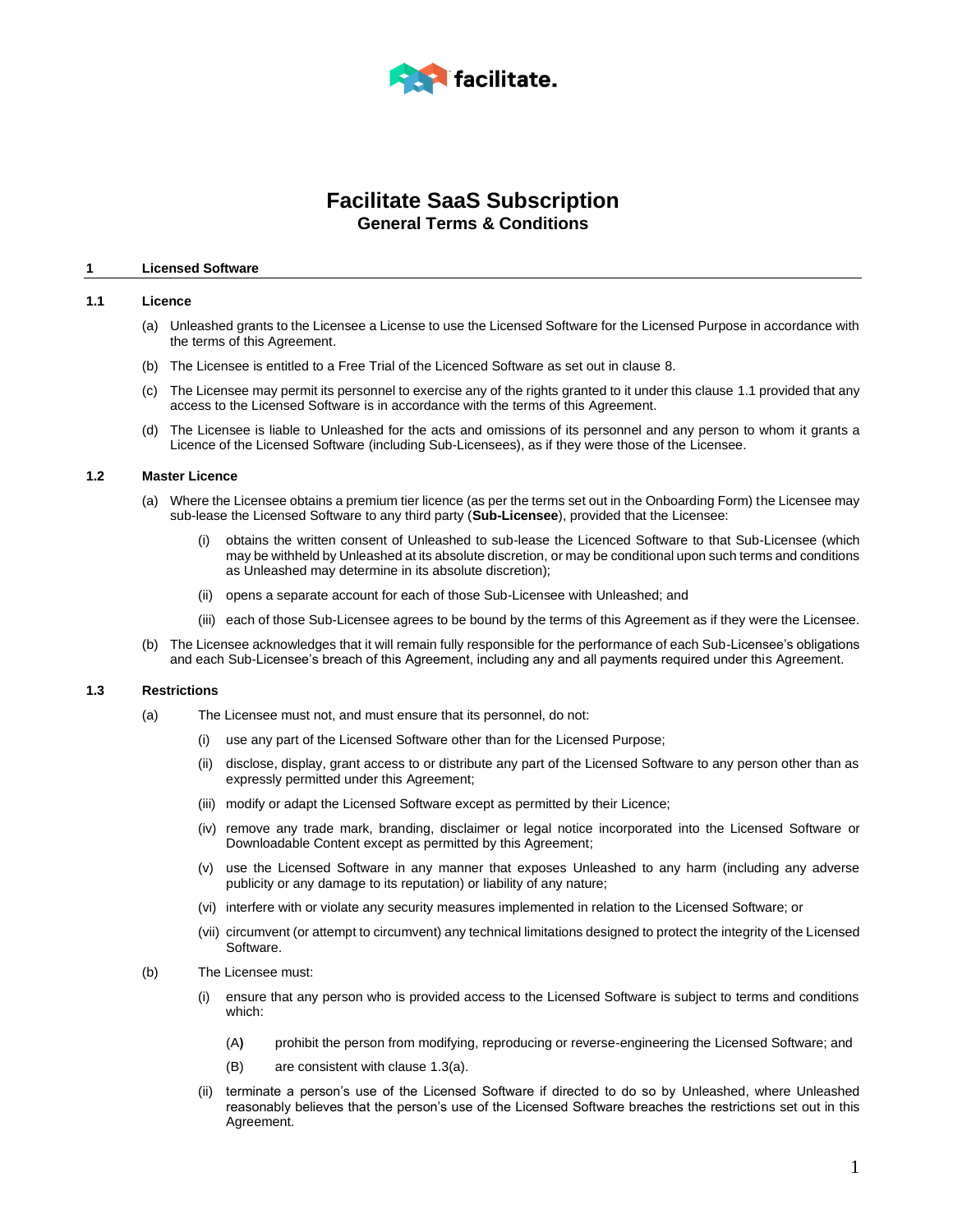

(c) The parties must comply with any Special Conditions.

# <span id="page-1-0"></span>**1.4 Branding & ownership of Downloadable Content**

- (a) Unleashed's brand will be recognised with the words "**Powered by Facilitate**" on all Downloadable Content.
- (b) The Licensee shall own and be free to use any Downloadable Content created during the Subscription Period for the Licensed Purpose.

# **1.5 Exceeding the Service Capacity Tier**

- (a) Where the Subscription Fee is paid monthly pursuant to the Onboarding Form, the Subscription Fee charged for any given month will be the fee set out on the Unleashed website for the volume of usage that the Licensee incurred in that month; and
- (b) Where the Subscription Fee is paid annually pursuant to the Onboarding Form and the Service Capacity Tier is exceeded in any given period, the Licensee must pay the difference in the Subscription Fee relevant to their level of usage compared to the Service Capacity Tier they are subscribed for on a monthly basis; and

Unleashed will provide appropriate tax invoices as required.

# **2 Licensee's duties and undertakings**

The Licensee will:

- (a) perform the Licensee Obligations;
- (b) abide by any reasonable rules or instructions relating to the use or performance of Licensed Software notified by Unleashed to the Licensee;
- (c) promptly inform Unleashed of any facts or opinions relevant to the operation or marketing of the Licensed Software and any use or re-sale of it which is advantageous or disadvantageous to Unleashed; and
- (d) observe any applicable laws in regard to the use of the Licensed Software.

# **3 Intellectual Property Rights**

# **3.1 Ownership of Licensed Software**

The parties agree that Unleashed retains all ownership and Intellectual Property Rights in the Licensed Software and Brand under this Agreement and nothing in this Agreement is interpreted to assign an interest in the Licensed Software or Brand to the Licensee.

# **3.2 Ownership of Licensee IP**

The parties agree that the Licensee retains all ownership and Intellectual Property Rights in the Licensee IP.

# **3.3 Action by Unleashed**

Unleashed will have the sole right, in its absolute discretion, to bring proceedings or take any action in relation to any infringement or threatened infringement of Unleashed Intellectual Property.

# **4 Professional Services.**

# **4.1 Initiating Professional Services.**

All Professional Services provided by Unleashed to the Licensee shall be implemented through individual statements of work ("**SOW**"). A SOW will become effective upon execution by authorised representatives of both parties.

# **4.2 SOW Integration.**

If the SOW contains provisions inconsistent with this Agreement, the SOW provisions shall prevail with respect to that SOW. This Agreement by itself does not obligate a party to provide any Professional Services or enter into any SOW.

# **4.3 Change Order.**

Any changes to the obligations of either party or to any other material aspect of a SOW will require a written change order signed by both parties that describes the changes and any related cost adjustments.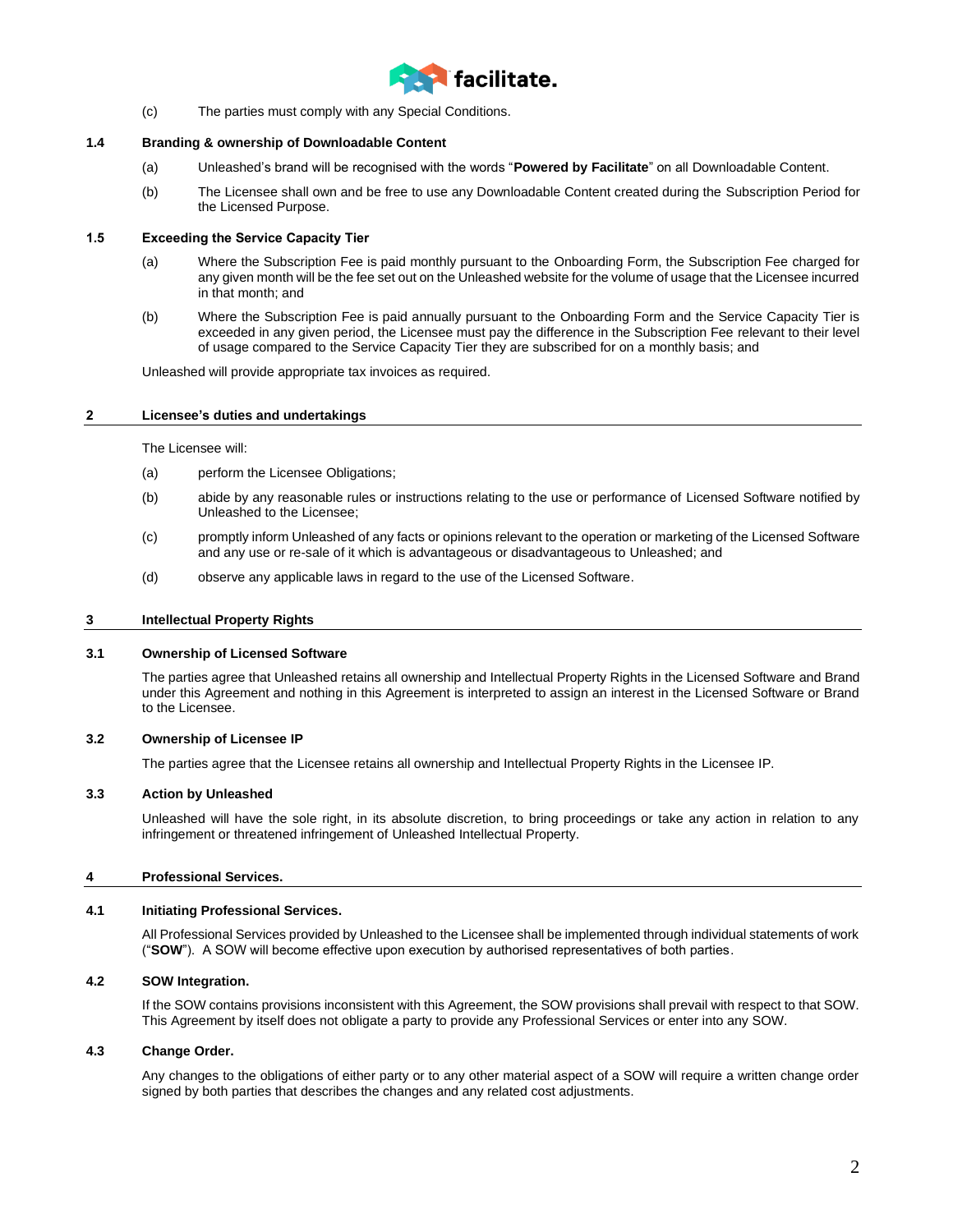

# **4.4 Acceptance.**

Generally, each executed SOW shall specify deliverables, content requirements, specifications, acceptance criteria and procedures relevant to that SOW. Otherwise, Professional Services will be deemed satisfactory to and accepted by the Licensee unless within ten (10) days after submission of the Professional Services to the Licensee, the Licensee gives Unleashed written notice of aspects in which the Professional Services do not meet the SOW requirements.

# **4.5 Invoicing.**

Unless otherwise agreed in a SOW, Professional Service fees and expenses shall be calculated by Unleashed on a monthly basis and invoiced to the Licensee within fifteen (15) days after the end of each month. Payment for Professional Services under the SOW shall be due thirty (30) days from the date of invoice.

# **4.6 Payment**

- (a) The Licensee acknowledges that payments made pursuant to this Agreement will be processed via Stripe The Licensee will be required to establish and link its account through Stripe Connect during the onboarding process, including authorising Stripe Connect to forward payments directly to Unleashed as per this Agreement. The Licensee is responsible for maintaining its Stripe Connect account at all times.
- (b) The Licensee agrees that, if required, it will be registered for GST, will provide Unleashed with its Australian Business Number and issue tax invoices for amounts charged to its Sub-Licensees.

# **5 Limitation on Liability**

# **5.1 Exclusion of terms and warranties**

To the full extent permitted by law, Unleashed expressly excludes all terms, representations and warranties that otherwise would be implied by law into this Agreement.

# **5.2 Restriction of liability**

Where any term or condition imposing liability is implied through the operation of any law, and that term or condition cannot be excluded, the liability of Unleashed for a breach of such a term or warranty will be limited, at the option of Unleashed, to any one or more of the following:

- (a) if the breach relates to goods:
	- (i) the replacement of the goods or the supply of equivalent goods;
	- (ii) the repair of such goods;
	- (iii) the payment of the cost of replacing the goods or of acquiring equivalent goods; or
	- (iv) the payment of the cost of having the goods repaired; and
- (b) if the breach relates to services:
	- (i) the supplying of the services again; or
	- (ii) the payment of the cost of having the services supplied again.

# **5.3 Limitation of liability**

The maximum aggregate liability of a party in respect of all Claims made by the other party in relation to this Agreement or its subject matter (other than in relation to payment of Fees or Rental Fees) will be an amount equal to:

- (a) for Unleashed: the aggregate of all amounts actually paid by the Licensee to Unleashed under this Agreement in the 12 months preceding the date on which the first Claim arose; and
- (b) for the Licensee: the aggregate amount that the Licensee is obliged to pay under this Agreement.

# **5.4 No liability for consequential loss**

Notwithstanding anything else in this Agreement, each party expressly excludes liability for loss of profit, business, revenue, goodwill or anticipated savings and indirect, special, incidental, or consequential loss or damage.

# **5.5 No warranty**

Unleashed does not warrant (and the Licensee acknowledges) that:

(a) the operation of the Licensed Software, Compatible Hardware or Services will be uninterrupted or error free or conform to any reliability or performance standards beyond those specified in the documentation;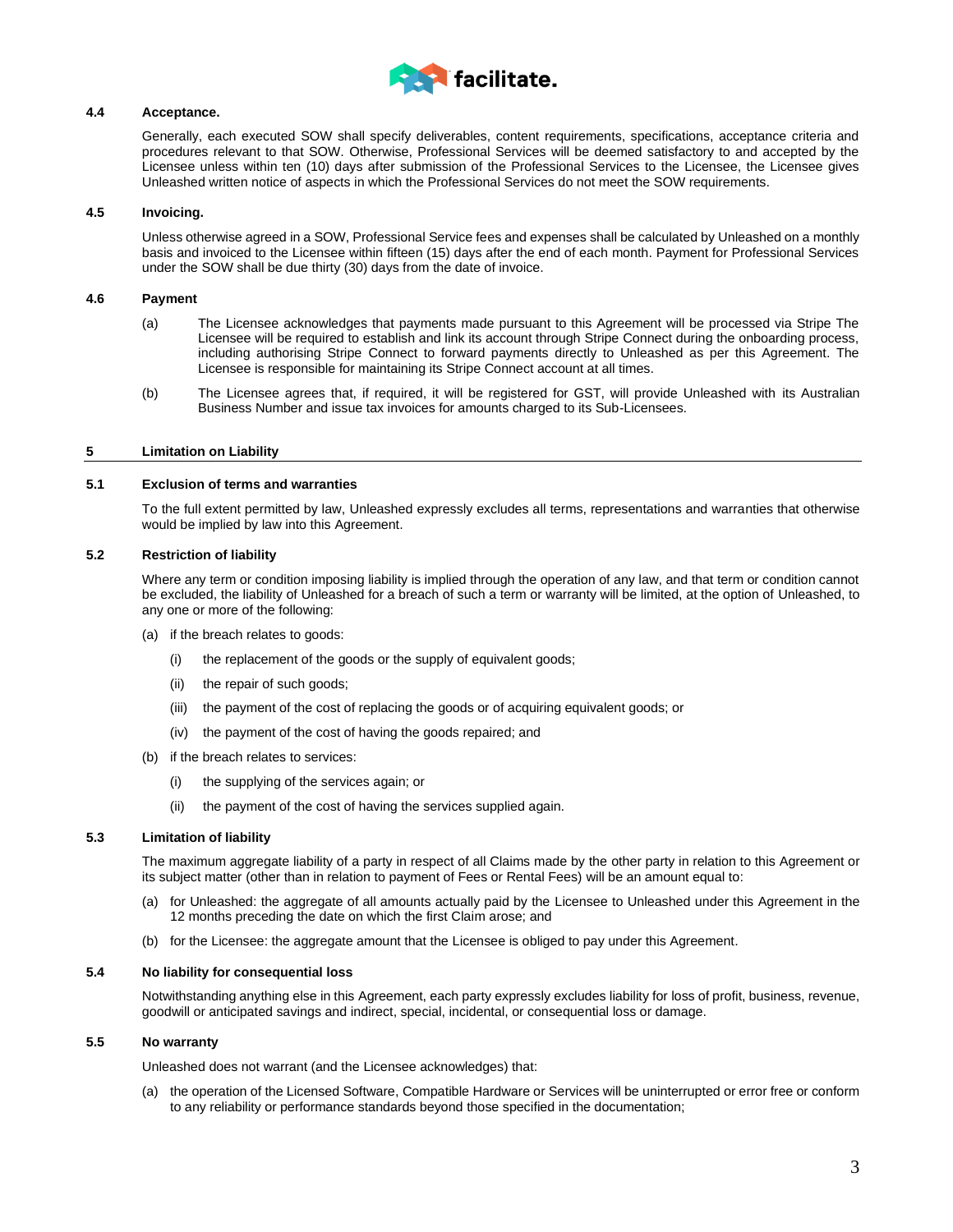

- (b) the Licensed Software, Compatible Hardware or Services will be compatible with future products or services supplied by Unleashed or those of other vendors;
- (c) the Licensed Software, Compatible Hardware or Services is fit for any particular purpose;
- (d) the Licensed Software will be usable with any hardware other than Compatible Hardware; or
- (e) the Licensed Software can be integrated with any other software or any network or server.

### **6 Confidentiality, Privacy and Security**

#### **6.1 Treatment of Confidential Information**

Each party (*Recipient*) undertakes to keep the Confidential Information of the other party (*Discloser*) secret and to protect and preserve the confidential nature and secrecy of that Confidential Information.

#### <span id="page-3-0"></span>**6.2 Disclosure of Confidential Information**

A Recipient may not disclose Confidential Information of the Discloser to any person except:

- (a) representatives, legal advisers, auditors and other consultants of the Recipient who require it for the purposes of this Agreement;
- <span id="page-3-1"></span>(b) with the prior written consent of the Discloser; or
- (c) as required by law,

provided that the Recipient gives notice to Unleashed as soon as practicable after it becomes aware of the need to make disclosure under this clause 8.2.

#### **6.3 Return of Confidential Information**

On the Discloser's request, the Recipient must immediately deliver to the Discloser all documents or other materials containing or referring to the Discloser's Confidential Information which are:

- (a) in the Recipient's possession, power or control; or
- (b) in the possession, power or control of persons who have received Confidential Information from the Recipient under clause [6.2\(a\)](#page-3-0) o[r 6.2\(b\)](#page-3-1) ("Disclosure of Confidential Information").

# **7 Fees and Taxes**

### <span id="page-3-2"></span>**7.1 Subscription Fees**

The Licensee must pay the Subscription Fees to Unleashed:

- (a) where an annual Subscription Fee has been selected in the Onboarding Form, on or prior to commencement of the Subscription Period;
- (b) where a monthly Subscription Fee has been selected in the Onboarding Form:
	- (i) for the Trial Period, the Subscription Fee is waived;
	- (ii) for the first month following the Trial Period, the Subscription Fee is payable, one calendar month after the expiry of the Trial Period;
	- (iii) for each subsequent month the Subscription Fee is payable, on the same day of each month (being the day of the month on which the Subscription Period commenced).

# **7.2 GST**

- (a) Amounts specified in this Agreement do not include any amount of GST.
- (b) In the event that GST is payable for an supply under this Agreement by either party, the party which made the supply may in addition to the Fees payable under this Agreement but subject to having issued a valid tax invoice (as required by the GST Legislation) recover from the other an additional amount on account of GST such amount to be calculated by multiplying the amount payable in respect of that supply by the rate at which GST is imposed by relevant GST legislation.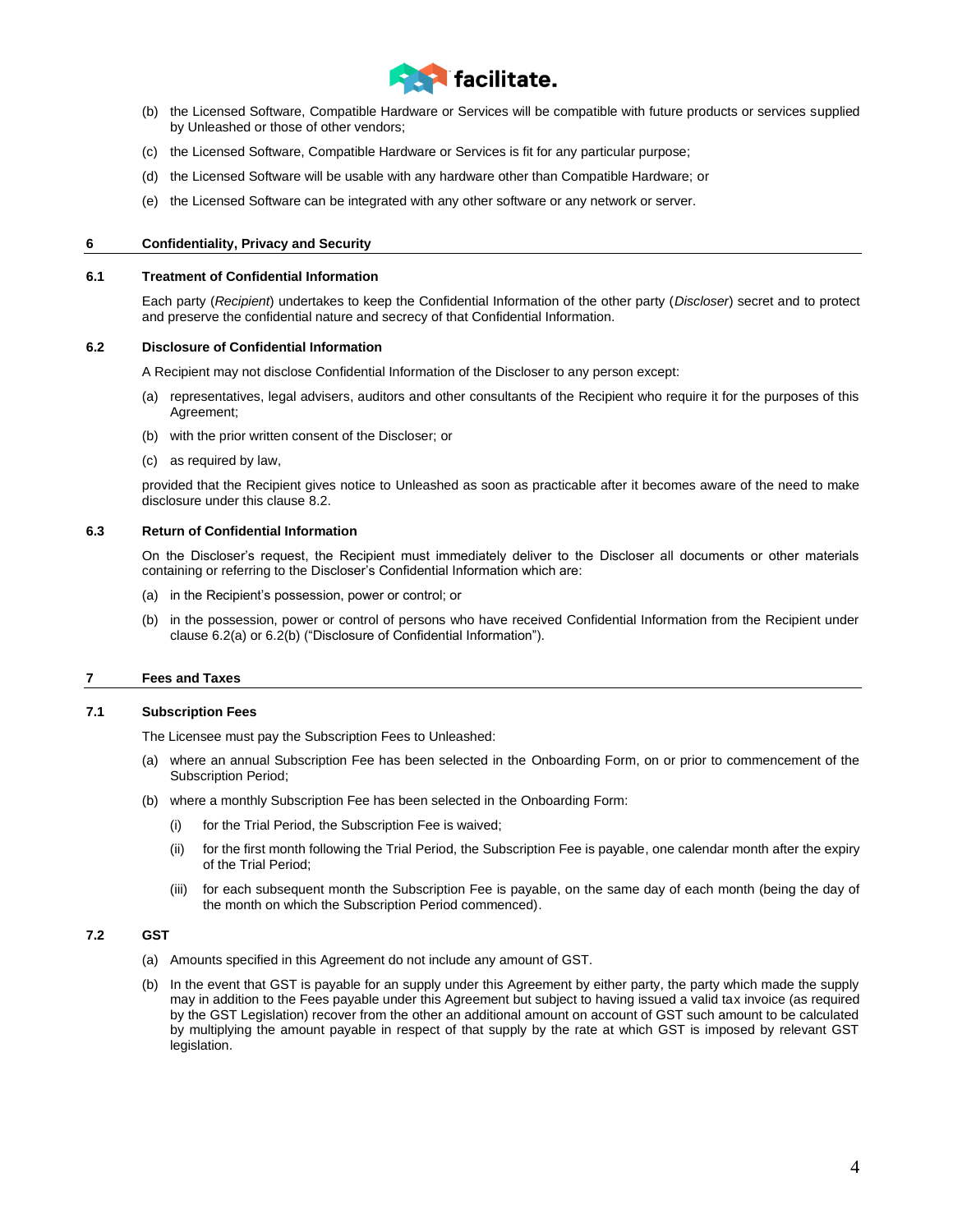

# <span id="page-4-0"></span>**8 Trial Period**

# **8.1 Free Trial**

The Licensee is entitled to a free trial of the Licenced Software in accordance with the terms of this clause [8.](#page-4-0)

### <span id="page-4-4"></span>**8.2 Trial Period**

The Trial period commences on the first day of the Subscription Period and will automatically terminate 28 days from the Commencement Date unless terminated earlier in accordance with this Agreement. Following Completion of the free Trial period, Subscription Fees will be payable in accordance with clause [7.1.](#page-3-2)

### **9 Term**

#### **9.1 Term**

This Agreement will operate for the Subscription Period unless terminated earlier in accordance with claus[e 10.](#page-4-1)

### <span id="page-4-2"></span>**9.2 Renewal**

For Annual subscriptions, this Agreement will renew automatically for rolling 12 month Subscription Periods unless the Licence subscription is cancelled by either party by the giving of notice via the Facilitate Platform. Such cancellation shall take effect from the end of the then current Subscription Period.

For Monthly subscriptions, this Agreement will renew automatically for rolling 1 month Subscription Periods unless the Licence subscription is cancelled by either party by the giving of notice via the Facilitate Platform. Such cancellation shall take effect from the end of the then current Subscription Period.

### <span id="page-4-1"></span>**10 Termination**

#### **10.1 Termination on expiry of term**

Notwithstanding any other provision of this Agreement, this Agreement will terminate at the end of the Subscription Period provided either party has cancelled the Licence Subscription during that Subscription Period in accordance with clause [9.2.](#page-4-2)

#### **10.2 Termination by parties**

A party may terminate this Agreement immediately by notice in writing to the other party if Event of Default occurs in relation to the other party.

# <span id="page-4-3"></span>**10.3 Termination during Trial Period**

The Licensee may terminate this Agreement at any time during the Trial Period by written notice to Unleashed or via the mechanism provided on the Platform.

# **10.4 Accrued rights**

Termination of this Agreement does not affect any accrued rights or remedies of either party.

#### **10.5 Consequences of termination**

If this Agreement is terminated for any reason whatsoever the Licensee will:

- (a) unless terminated in accordance with clause [10.3,](#page-4-3) immediately pay to Unleashed the amount of all moneys owing in respect of the Licensed Software or Compatible Hardware;
- (b) immediately cease using the Licensed Software and Services; and
- (c) within five (5) days of termination or expiry, at Unleashed's election, delete or return to Unleashed:
	- (i) all electronic copies of the Licensed Software;
	- (ii) any rented Compatible Hardware and Documentation; and
	- (iii) any material or other items in its possession, power or control that was provided by or on behalf to Unleashed to the Licensee.

#### **11 Force Majeure**

Neither party shall be liable for any delay or failure to perform its obligations pursuant to this Agreement, if such failure or delay is due to Force Majeure.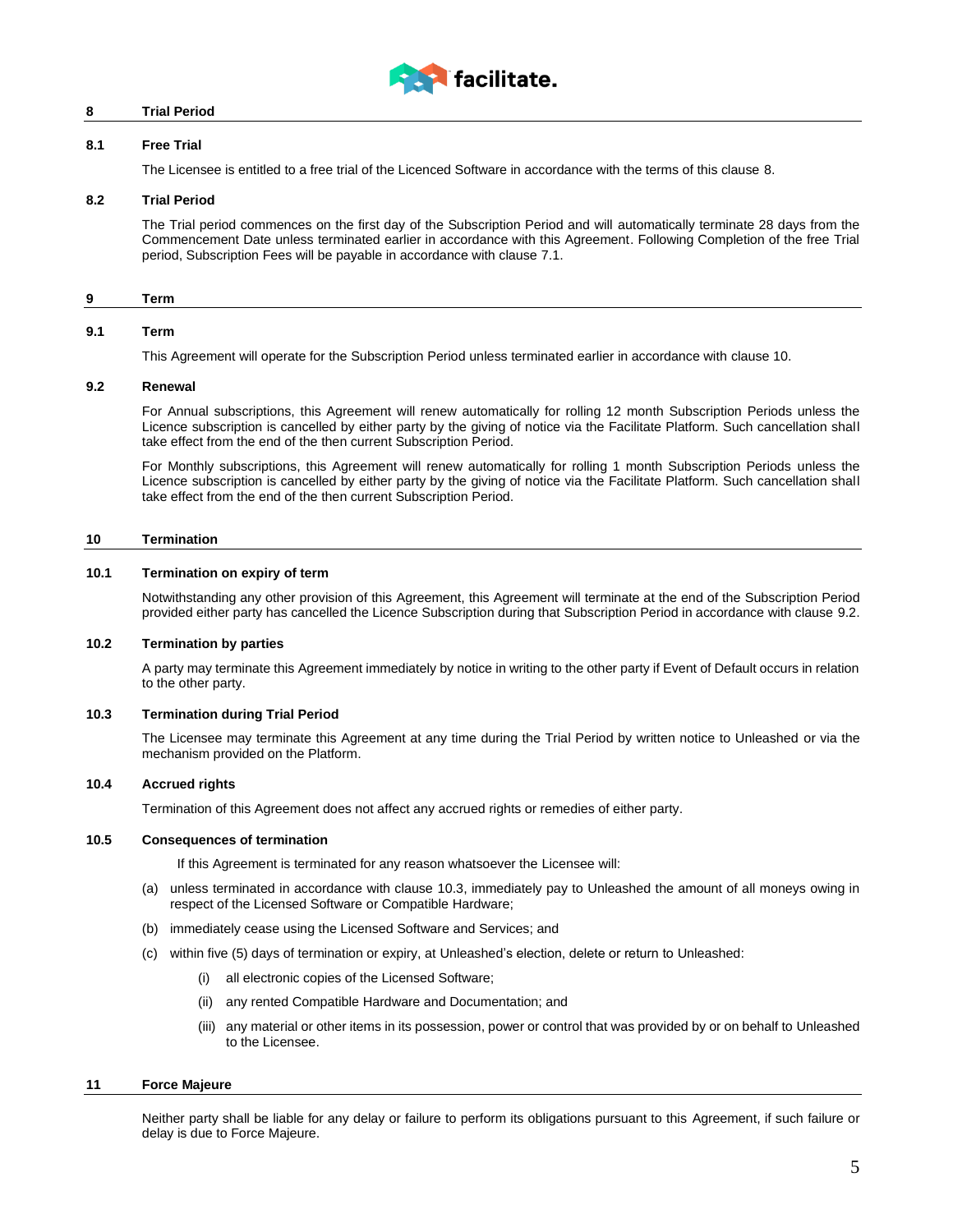

# **12 Notices**

# **12.1 Form**

Unless expressly stated otherwise in this Agreement, all notices, certificates, consents, approvals, waivers and other communications under this Agreement ("**Notices**") must be in writing, signed by the sender (if an individual) or an authorised officer of the sender and delivered by hand, post or email.

# **12.2 Receipt**

Notices are taken to have been received:

- (a) if sent by post, three days after posting (or seven days after posting if sent to or from a place outside Australia); and
- (b) if sent by email, by the end of the last business hour on the day the email was sent or, where the email was sent after the end of the last business hour on a business day or a non-business day, the email will be deemed to be received at the beginning of the first business hour on the next business day.

# **13 Assignment and Subcontracting**

The Licensee may not assign or otherwise deal with any of its rights or obligations under this Agreement without Unleashed's prior consent.

#### **14 General**

#### **14.1 Entire agreement**

This Agreement constitutes the entire agreement between the parties relating to its subject matter and supersedes all prior understandings, arrangements and agreements between the parties.

#### <span id="page-5-1"></span><span id="page-5-0"></span>**14.2 Waiver**

- (a) No right or obligation under this Agreement will be waived except by notice in writing signed by each party.
- (b) A waiver by a party pursuant to claus[e 14.2](#page-5-0) will not prejudice that party's rights in respect of any subsequent breach of this Agreement by the other party.
- (c) Subject to clause [14.2\(a\),](#page-5-1) any failure by a party to enforce any of the provisions of this Agreement, or any forbearance, delay or indulgence granted by a party to another party, will not be construed as a waiver of that party's rights pursuant to this Agreement.

# **14.3 Survival**

All terms of this Agreement which are expressed to be or which by their nature are intended to continue following termination of this Agreement shall survive termination of this Agreement

# **14.4 Governing Law**

This Agreement is governed by the law in force in Western Australia. Each party submits to the non-exclusive jurisdiction of the courts of that place.

#### **15 Definitions and Interpretation**

# **15.1 Dictionary**

These meanings apply unless the contrary intention appears:

**Active User** means a user (either an individual with their own account for the Licensed Software or an individual that accesses a training session as a guest using a unique session guest code) that enters any training session not as the facilitator of that session.

# **Additional Services** means:

- (a) **Onboarding**
	- (i) Onboarding session for Facilitate software.
- (b) **Ongoing support**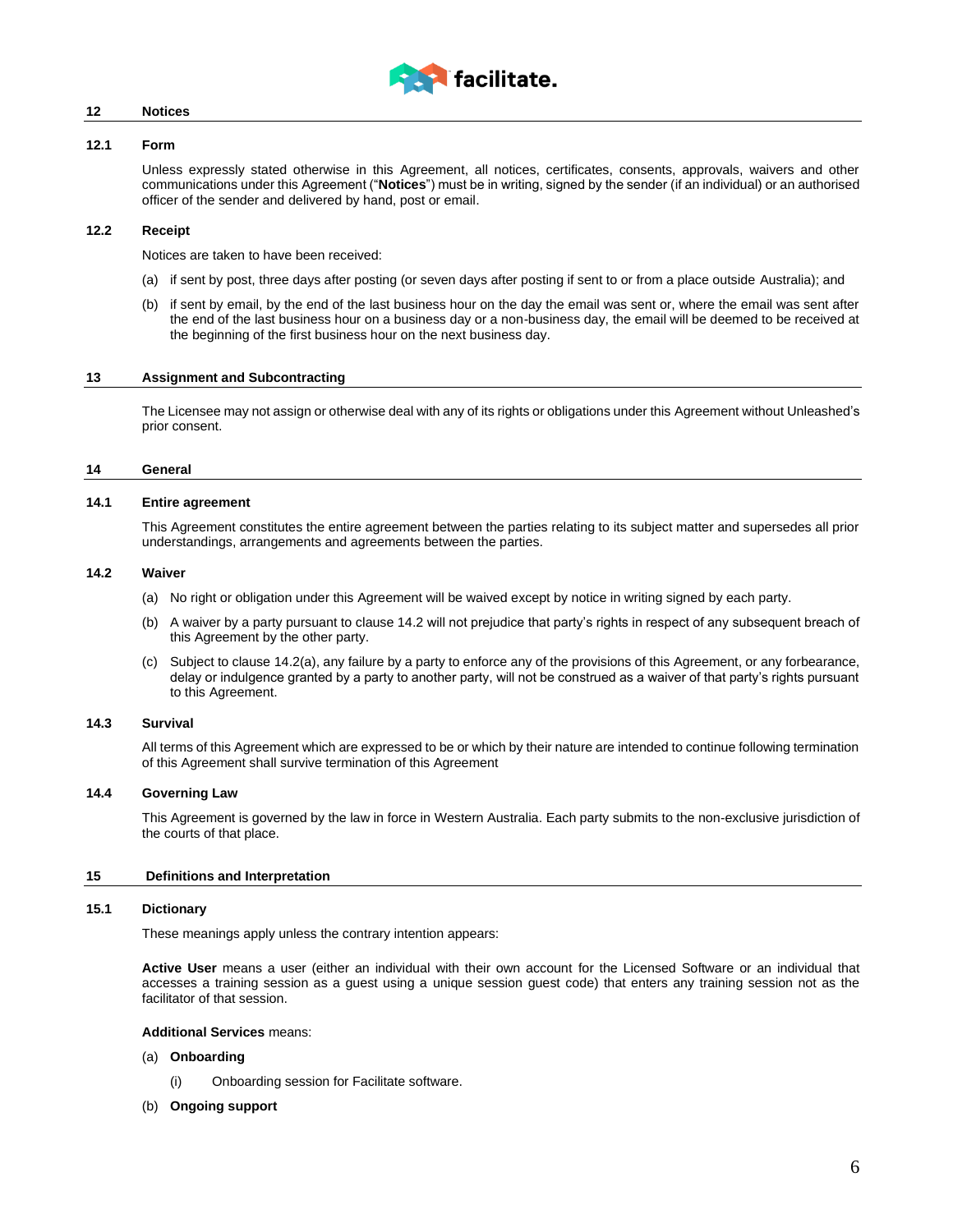

(i) Support relating to technical queries and system issues relevant to the Facilitate Platform but excluding platform usage support.

**Brand** has the meaning given to that term by claus[e 1.4.](#page-1-0)

**Business Day** means a weekday on which trading banks are open for domestic business in Perth Western Australia.

**Claim** means any allegation, debt, cause of action, liability, claim, proceeding, suit or demand of any nature howsoever arising and whether present or future, fixed or unascertained, actual or contingent whether at law, in equity, under statute or otherwise.

**Compatible Hardware** means the hardware described as such on the Unleashed website as updated from time to time.

**Confidential Information** means any information that, under the circumstances surrounding disclosure, a reasonable person would regard as confidential.

**Documentation** means any documentation in the nature of user manuals, functional specifications or other instructions for the operation of the Compatible Hardware or Licensed Software and includes the Onboarding Form.

**Downloadable Content** means any content that is able to be downloaded from the Licensed Software, being lesson plan data in JSON format.

**Event of Default** means, in relation to a party:

- (a) that party becomes "Insolvent" (as that term is defined by the *Corporations Act 2001 (Cth)*);
- (b) that party ceases to trade;
- (c) that party is in breach of a material term of this Agreement and such breach:
	- (i) is not remediable; or
	- (ii) is not remedied within 10 Business Days of that party receiving notice from the other party requiring such breach to be remedied.

**Force Majeure** means any act of God, war (whether declared or not), sabotage, riot, insurrection, terrorist action, civil commotion, national emergency (whether in fact or in law), martial law, fire, flood, cyclone, earthquake, landslide or explosion affecting or referable to a party's obligations under this Agreement, but does not include any fire or explosion caused by an act or omission of the party concerned and/or any persons for whom that party is responsible under this Agreement.

**GST** means the tax imposed by the GST Act and the related imposition Acts of the Commonwealth.

**GST Act** means the *A New Tax System (Goods and Services Tax) Act 1999*.

**Intellectual Property Rights** means all rights in the field of intellectual property and industrial property including:

- (a) copyright, rights in respect of inventions (including patents) registered and unregistered trademarks (including service marks), rights in designs, plant varieties, circuit layouts and know-how and any right to have information kept confidential;
- (b) any application or right to apply for registration of the rights referred to in paragraph (a); and
- (c) all rights or forms of protection of a similar nature or having equivalent or similar effect to any of the rights in paragraph (a) or (b) which may subsist anywhere in the world.

**Licence** means a non-exclusive, non-transferable licence to use the Licensed Software and the Documentation during the Subscription Period.

**Licensed Purpose** means for the use of VR and virtual learning and training in respect of the operation of the Licensee's business.

**Licensed Software** means the Facilitate Platform being Unleashed's proprietary VR and virtual learning and learning design platform and includes any update, enhancement and related Documentation.

**Licensee IP** means all Intellectual Property Rights owned by the Licensee prior to the execution of this Agreement which are utilised to create lesson plans, run training programs or to otherwise utilise the Licensed Software.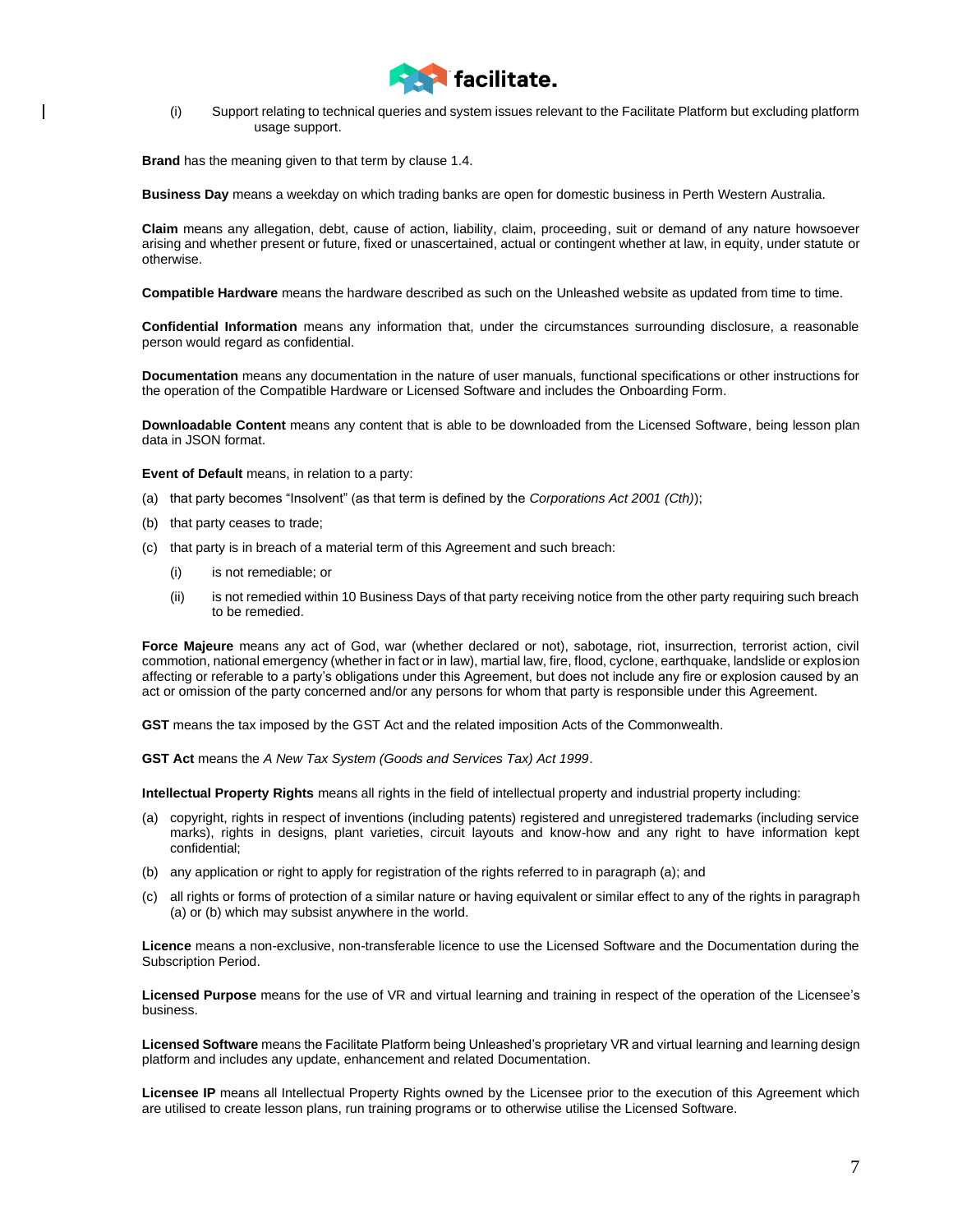

**Licensee** has the meaning given to it in the Onboarding Form.

# **Licensee Obligations** means:

(a) **Feedback**

The Licensee will be required to:

- (i) participate in one-on one feedback sessions with Unleashed;
- (ii) procure its personnel involved in using the Licensed Software to complete written surveys.

#### (b) **Publicity**

The Licensee will allow Unleashed to publicise the Licensee's use of the Facilitate Platform.

**Onboarding Form** means the Onboarding Form provided by the Licensee in the online sign-up form submitted by the Licensee.

**PPSA** means the *Personal Property Securities Act 2009* (Cth), as amended.

**Professional Services** means any consulting, training, implementation, content development and other related services provided by Unleashed.

**Rental Fee** means the per unit rental fee for any Compatible Hardware rented by the Licensee as notified by Unleashed from time to time.

**Service Capacity Tier** means the tier level used to determine the Subscription Fee payable by the Licensee set out in the definition of "Subscription Fee".

**Services** means the Additional Services.

**Stripe** means the payments platform known as such provided by Stripe Payments Australia Pty Ltd (ABN 66 160 180 343);

**Sub-Licensee** has the meaning given to it in clause [1.2\(a\).](#page-0-2)

#### **Subscription Fee** means:

- (c) Pricing will be based on the service capacity tiers set out on the Facilitate website at https://www.facilitate.tech/plans. Subject to the terms and conditions in this Agreement, the Licensee will inform Unleashed whether they will subscribe annually or on a monthly basis.
- (d) Licensee has agreed to subscribe for the Subscription Fee Period.
- (e) If the Licensee subscribes on a monthly basis, they will be sent an invoice at the end of each calendar month that charges them for the number of Active Users they incurred during the month.
- (f) If the Licensee subscribes on an annual basis, the Licensee elects to pre-purchase for the Number of Active Users.
- (g) The Subscription Fees are as advertised on the Facilitate website and may by modified from time to time by Unleashed in its absolute discretion.
- (h) The Licensee can request to upgrade its annual subscription to a higher tier at any time.

**Subscription Period** has the meaning given to it in the Onboarding Form.

**Taxes** means any income tax, capital gains tax, goods and services tax, consumption tax, value added tax, fringe benefits tax, pay-as-you-go instalments, provisional tax, family trust distributions tax, ultimate beneficiary tax, additional tax, penalty tax, stamp duty, fine for late payments, tax on deposit or withdrawal of funds from any account or other tax or imposition payable to any government or government instrumentality.

**Trial Period** has the meaning given to it in clause [8.2.](#page-4-4)

**Unleashed** means Unleashed Pty Ltd ACN 625 086 955 of L1, 76 King Street, Perth, WA 6000.

# **15.2 Interpretation**

\$ means Australian Dollars.